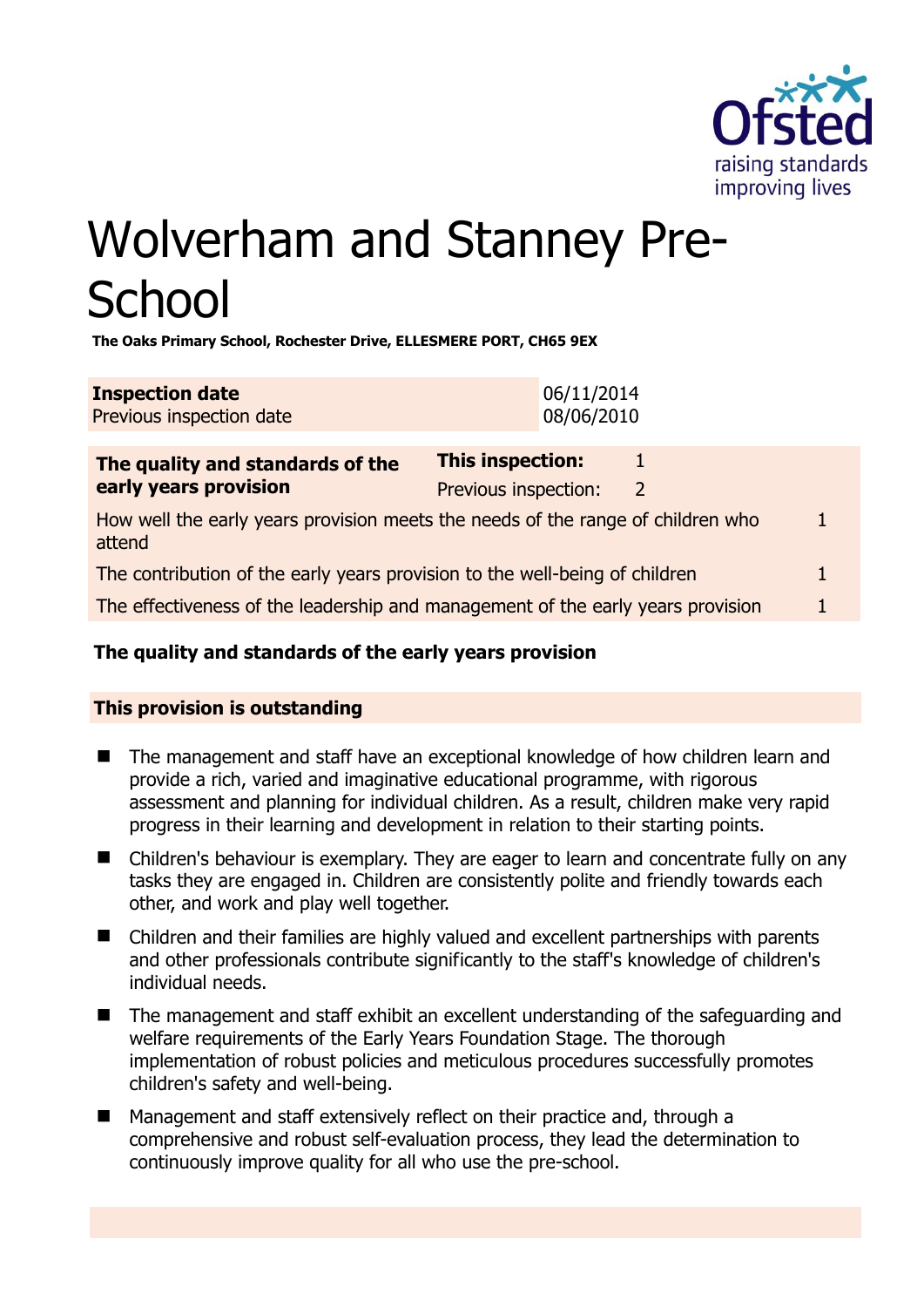# **Information about this inspection**

Inspections of registered early years provision are:

- scheduled at least once in every inspection cycle the current cycle ends on 31 July 2016
- scheduled more frequently where Ofsted identifies a need to do so, for example where provision was previously judged inadequate
- brought forward in the inspection cycle where Ofsted has received information that suggests the provision may not be meeting the legal requirements of the Early Years Foundation Stage or where assessment of the provision identifies a need for early inspection
- **•** prioritised where we have received information that the provision is not meeting the requirements of the Early Years Foundation Stage and which suggests children may not be safe
- scheduled at the completion of an investigation into failure to comply with the requirements of the Early Years Foundation Stage.

## **Inspection activities**

- $\blacksquare$ The inspector checked evidence of the suitability and qualifications of staff working with the children, the provider's self-evaluation folder and improvement plan.
- The inspector observed play and learning activities in the playroom and spoke to staff and children in the indoor and outdoor environment.
- The inspector looked at a selection of children's assessment files and progress tracking information and spoke to the children's key persons.
- $\blacksquare$  The inspector took account of the views of parents spoken to on the day.
- The inspector held a meeting with the owner and manager of the pre-school and had a discussion regarding policies and procedures.
- The inspector conducted a joint observation with the two-year co-ordinator.

## **Inspector**

Janet Weston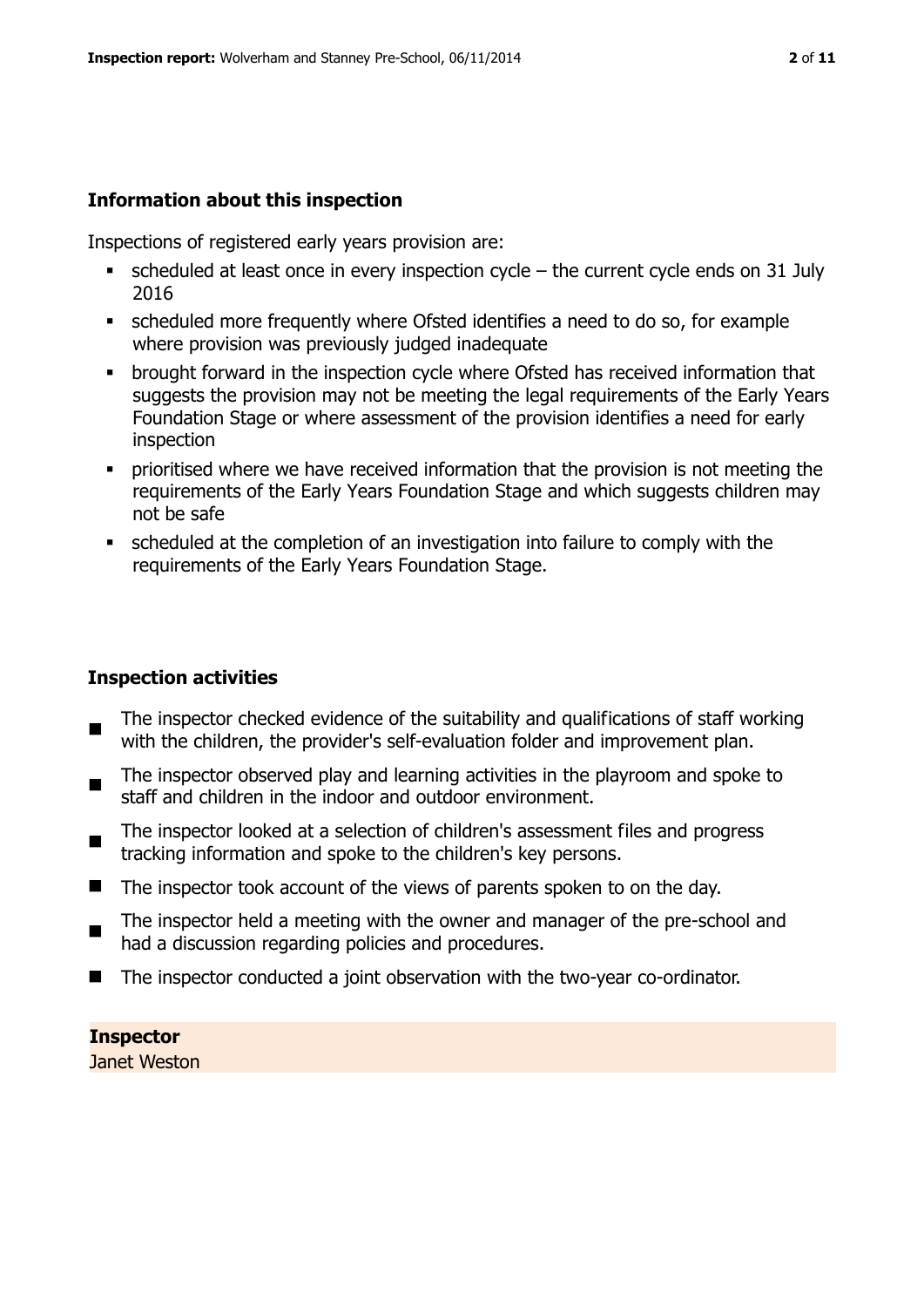#### **Full report**

#### **Information about the setting**

Wolverham and Stanney Pre-School registered in 2010 on the Early Years Register. It is privately owned and operates from a self-contained unit within The Oaks Primary School on the outskirts of Ellesmere Port, Cheshire. The pre-school opens Monday to Friday from 8.30am until 3pm, term time only. Children attend for a variety of sessions. There are currently 49 children on roll who are in the early years age range. The pre-school employs eight members of childcare staff, all of whom hold appropriate early years qualifications at levels 2 to 6. The pre-school receives support from the local authority and has established links with local schools.

#### **What the setting needs to do to improve further**

#### **To further improve the quality of the early years provision the provider should:**

■ extend connections between hygiene practices, such as hand washing, and the reasons why they are important, to extend children's understanding of how to keep themselves healthy.

#### **Inspection judgements**

#### **How well the early years provision meets the needs of the range of children who attend**

Children thrive and are highly independent, self-motivated learners as they participate in challenging activities, designed to capture their imagination and interests in this high quality pre-school. As a result, they consistently demonstrate the characteristics of effective learning. For example, children develop their curiosity while den building or sailing the pretend pirate ship to faraway shores, as staff spray water while the waves lash against the side of the ship. Children delight in the feel of the water landing on them as it brings the adventure to life. Furthermore, they display perseverance when trying to master the outdoor equipment. The environment, both indoors and outdoors, is extremely well resourced and organised, and staff ensure all seven areas of learning are well covered. This supports children's sense of inquisitiveness and their natural desire to explore and investigate. The teaching is consistently of high quality and is extremely effective, as staff constantly attain high standards across every aspect of their work. Staff are skilful in asking children open-ended questions, which encourages children to solve problems and overcome challenges. They provide a running commentary as children play and help children to expand on what they say, by introducing new words and more complex sentences. Children develop their listening and attention skills as they sit on the carpet for registration, and engage exceptionally well in a very effective interactive singing session. Staff provide excellent props to encourage children to participate, such as animals in a bag. As a result, children are becoming extremely confident communicators. Staff support children exceptionally well, and use an excellent balance of adult-planned and child-initiated activities. As a result, children have freedom of choice and structured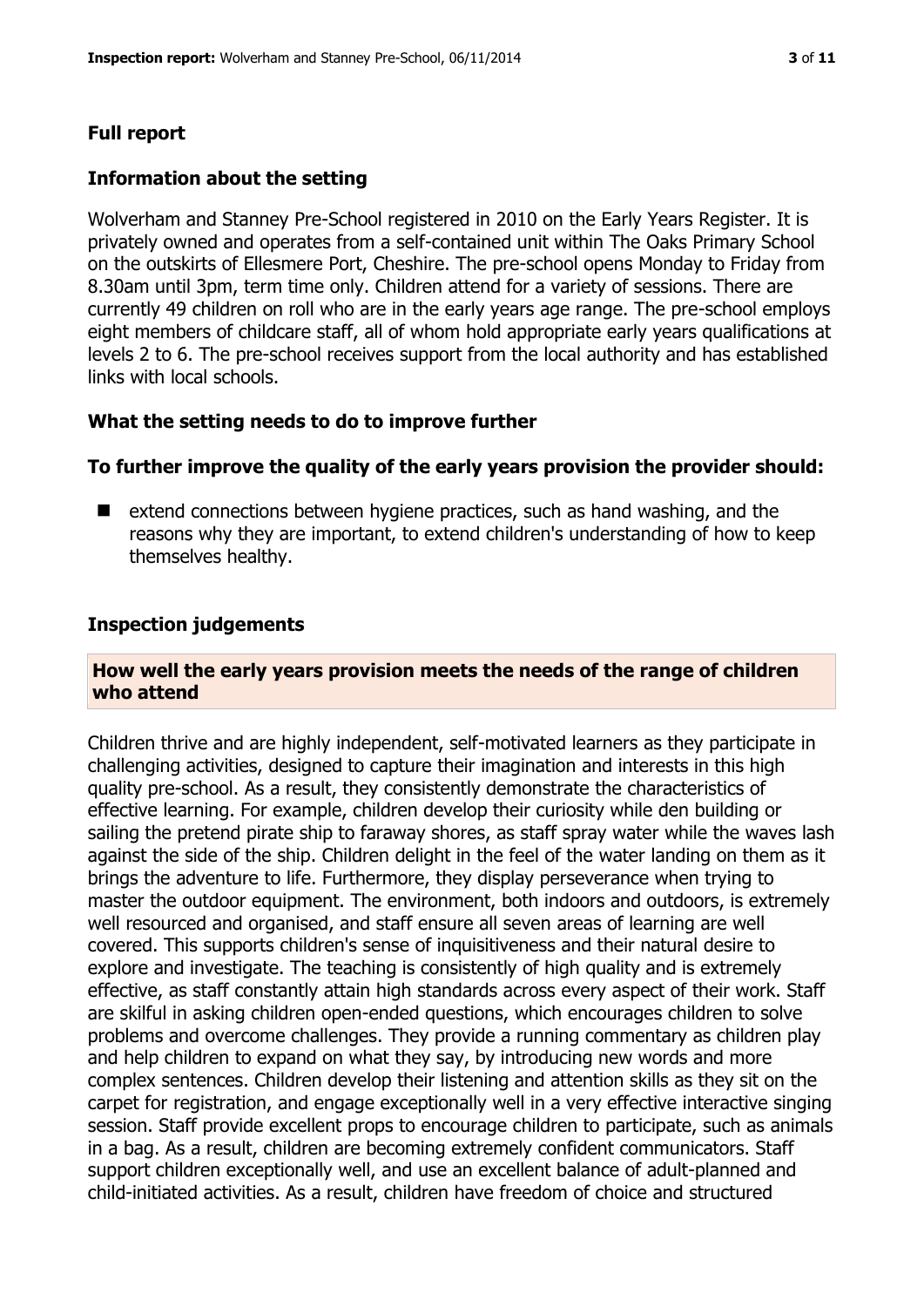learning to extend their thinking, interest and knowledge. Indoors, the extensive range of resources for children to self-select are stored in clearly labelled boxes. This promotes children's developing literacy skills extremely well. Furthermore, there is a cosy book area where children enjoy sitting together on the soft sofa to read books. Children freely engage in many independently selected activities, which sustain their interest for long periods of time. As a result, children make excellent progress in their learning and development.

The two-year coordinator has established highly successful ways to observe children, and uses these to ascertain their starting points and identify their learning and development. Key persons plan children's next steps in learning very effectively by using this information. A robust system is in place for tracking and analysing children's learning and progress. As a result, children who are at risk of falling below their expected levels of development are identified quickly. This ensures they receive targeted support and appropriate intervention, if necessary. Children's observations in their learning journals are supplemented with various annotated photographs showing children engaged in a wealth of interesting activities. This provides a delightful reference to share with parents and ensures they are fully involved in their children's learning. Staff's excellent understanding of children's next steps in learning, means they are constantly thinking about how their teaching can move children's learning on. Staff keep parents very well informed of their children's progress. They have regular reviews with parents to discuss children's development and to review learning journals. Staff carry out progress checks for children aged between two and three years, and provide detailed written summaries to parents. In addition, staff speak with parents when they arrive at the pre-school or during the bus collection and drop-off process. This supports effective communication related to children's care and learning. Parents comment 'staff are excellent' and 'always have time to chat'. Children learn about the move to school through discussions, activities and visits to the pre-school from school staff. These systems devised by the pre-school ensure that reception class teachers are fully informed of children's stage of development. Teachers also find out about children's likes, dislikes and interests from comments made by key persons. Staff have a very close relationship with schools. This ensures that children experience consistency of care and education to maximum effect. The highly successful strategies in shared learning ensure children are extremely well prepared for the next steps in their learning and eventually, school.

The outdoor areas have been renovated and re-designed since the last inspection. They provide individual groups of children with their own outdoor space to enable all children to explore and enjoy outdoor activities. Each area is well resourced with age-appropriate toys which fully meet the needs of individual groups of children. Children's physical development is very well provided for in each area. For example, younger children access an area with a wealth of ride-on toys, and the pre-school area has interesting climbing equipment and a large blackboard for making marks. Children develop an excellent range of physical skills as they negotiate space carefully. They move in different ways, such as running, and negotiate their way through a path of cones. The provision of all-weather suits means that children benefit hugely from first-hand experiences of the weather and seasons. As a result, children make excellent progress in their physical development.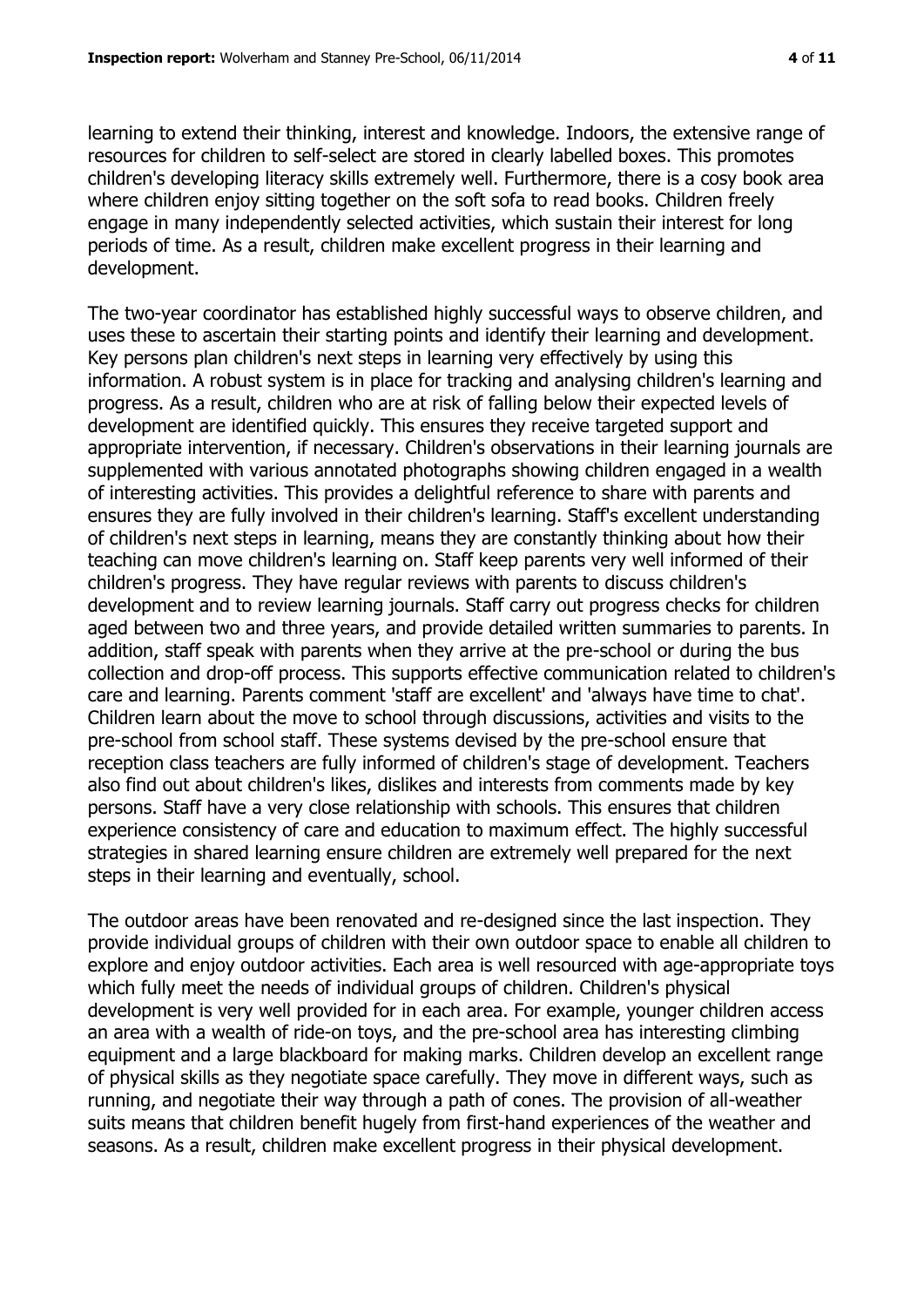#### **The contribution of the early years provision to the well-being of children**

Children are extremely happy and content to be in this stimulating and welcoming preschool. This is evident from their friendly interactions with each other and the staff. Children are confident and animated when talking to visitors, and intensely curious about their environment. The key-person system is exceptional and ensures that staff know children extremely well. Each child is assigned a key person and this is shown on a colourful wall display. Staff are excellent role models, which leads to children developing extremely strong, secure relationships with them. Staff are highly sensitive to the needs of individual children. They listen to what children have to say and respond considerately. Staff remind children to use good manners, such as 'please' and thank you', during snack, and to be kind and considerate to each other, for instance, while playing games and waiting their turn. Children play very well together and share toys and resources. Staff praise children's efforts and ensure they are given clear boundaries. Consequently, all children's behaviour is exemplary and they have excellent manners.

Children are fully supported in the move from home to pre-school. They are encouraged to attend for settling-in sessions with parents, so children become familiar with the environment, children and staff. Children settle exceptionally well because staff find out, through the detailed registration process, children's interests, care routines and preferences. Staff use this information to provide tailor-made experiences which allow each child to flourish in the pre-school. Parents report that their children 'love coming to pre-school' and they 'settle really well'. Parents report staff are exceptionally warm and sensitive to helping children feel safe. Children readily approach staff for cuddles and are very secure in their care. Staff are experts at promoting children's self-esteem, through positive behaviour management, high praise and encouragement for kindness, sharing and supporting each other.

Staff consistently supervise children as they use the bathroom and encourage them to be independent, while at the same time stay close by to help and support them if needed. Staff explain to children the need to wash their hands before snack and after toileting. However, on occasions staff are less clear with children about why they wash their hands, which means that children's understanding of how to keep themselves healthy is not fully extended. Staff provide high levels of personal care for children in nappies. They change nappies in a private, comfortable area to ensure children are at ease. Excellent hygienic practices protect them from cross-infection. Children are extremely independent; they serve themselves by selecting from a choice of fresh fruit or yoghurt snacks, while older children pour their own drinks. Robust procedures are in place to ensure that children are provided with snacks containing appropriate ingredients that meet their individual requirements. Access to drinking water is also always available. Children develop an excellent range of physical skills and benefit from daily fresh air. They access the outdoors in all weathers, except for very severe conditions. Staff are flexibly and appropriately deployed, to respond to the flow of movement of children between indoors and outdoors. Children's safety and independence are extremely effectively supported as children can take measured risks safely including using real tools, such as hammers, nails and wood, while supervised by staff. In addition, children independently access quiet, cosy areas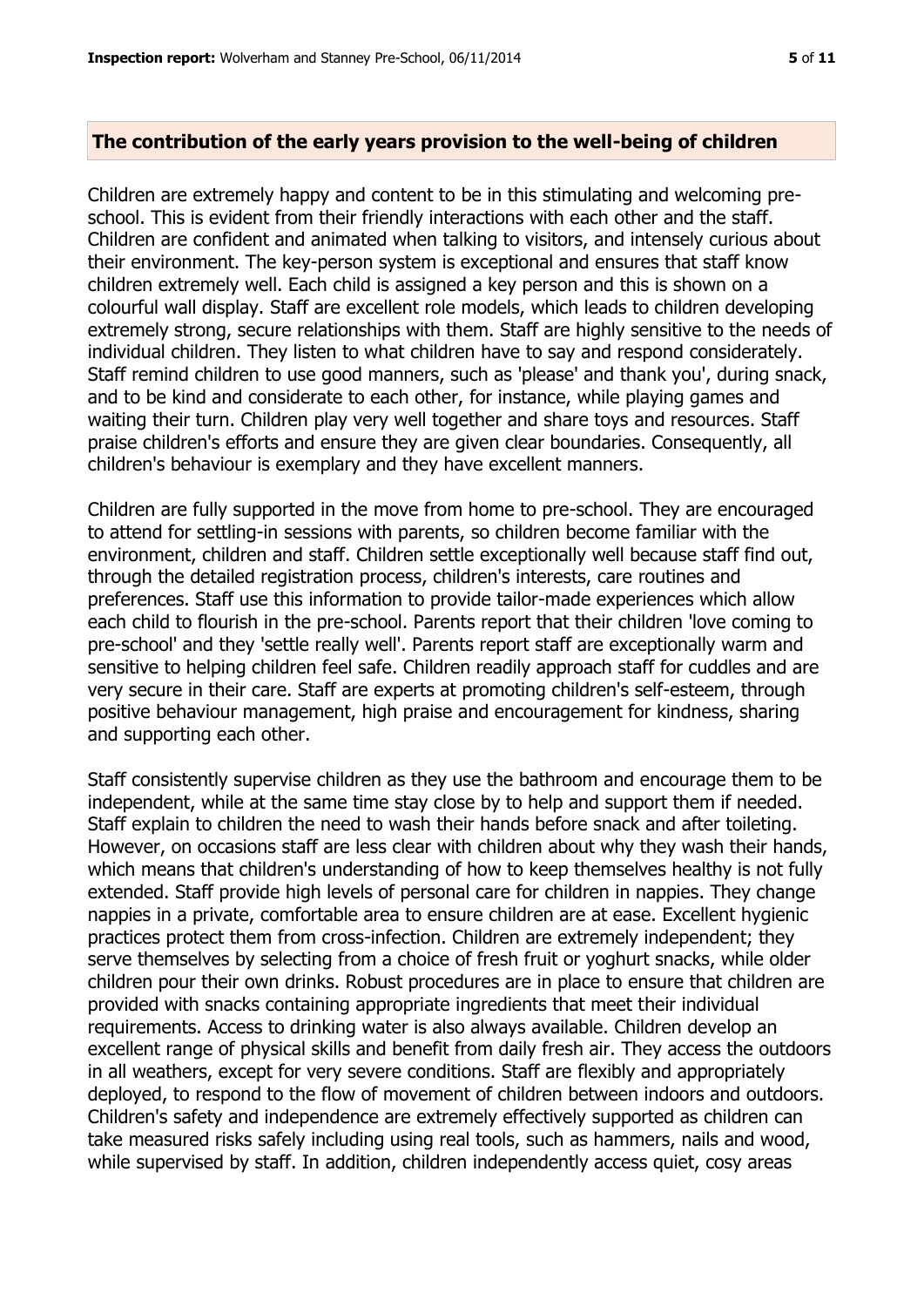where they can rest and relax and play quietly. As a result, children's all-round physical and emotional well-being is exceptionally well promoted.

# **The effectiveness of the leadership and management of the early years provision**

All staff have a thorough knowledge and understanding of the policies and procedures that underpin the exceptional practice in the pre-school. Management and staff have an excellent understanding of their responsibility to ensure the safeguarding and welfare requirements of the Early Years Foundation Stage are met. All staff have an excellent understanding of how to protect children from harm. This is supported by ongoing training and robust policies and procedures, which are regularly updated. Designated safeguarding officers ensure that all staff, whatever their role, are trained regarding their responsibility for safeguarding and promoting children's welfare. Management ensure that all new staff go through robust recruitment procedures, and that ongoing suitability processes are in place to continually review the suitability of staff. A thorough induction process for new employees ensures staff are fully aware of the pre-school's policies from the beginning. Staff turnover is very low; this reflects the contentment of the staff and the high value placed upon them by management. Rigorous risk assessments for all areas of the premises, activities and outings, daily checks and consistent maintenance of the environment and equipment ensure that children can play and learn in safety. Accidents are recorded in detail and describe the first-aid treatment administered. Parents are contacted by telephone to inform them of accidents. The use of closed-circuit television cameras enables staff to check the identity of visitors who arrive at the front gate. This means that children are protected from unwanted visitors. Visitor identification is obtained and details recorded in the visitors' book.

The management team has implemented an outstanding system of self-evaluation. It includes observing how children engage with resources and listening carefully to the views of parents. The active involvement of parents is encouraged through the use of questionnaires to elicit their views and preferences, such as their request to place childhood illness notices on the parent noticeboard. Management continually reflect on the provision and can therefore recognise the strengths and areas for improvement, such as adding an all-weather canopy in the outdoor area. The management team regularly monitor children's assessments and planning to ensure that children's next steps in learning are being continually met. This means that children's learning and development are given high priority to ensure that children consistently achieve and maintain high levels of achievement. Staff are qualified and experienced and this reflects in their interactions with children and the teaching methods they adopt. The recommendations from the previous inspection have been effectively actioned. In particular, children's learning journey files for all ages are precise and sharply focused to ensure children make outstanding progress in their learning and development. Tracking of every child's progress by staff, and the two-year coordinator, enable management to identify individual children or areas of learning which may require additional support. This demonstrates the management's excellent understanding and commitment to providing a quality provision to meet the needs of all children. Peer observations are consistently undertaken to help staff to share their knowledge and expertise and learn from each other, which ultimately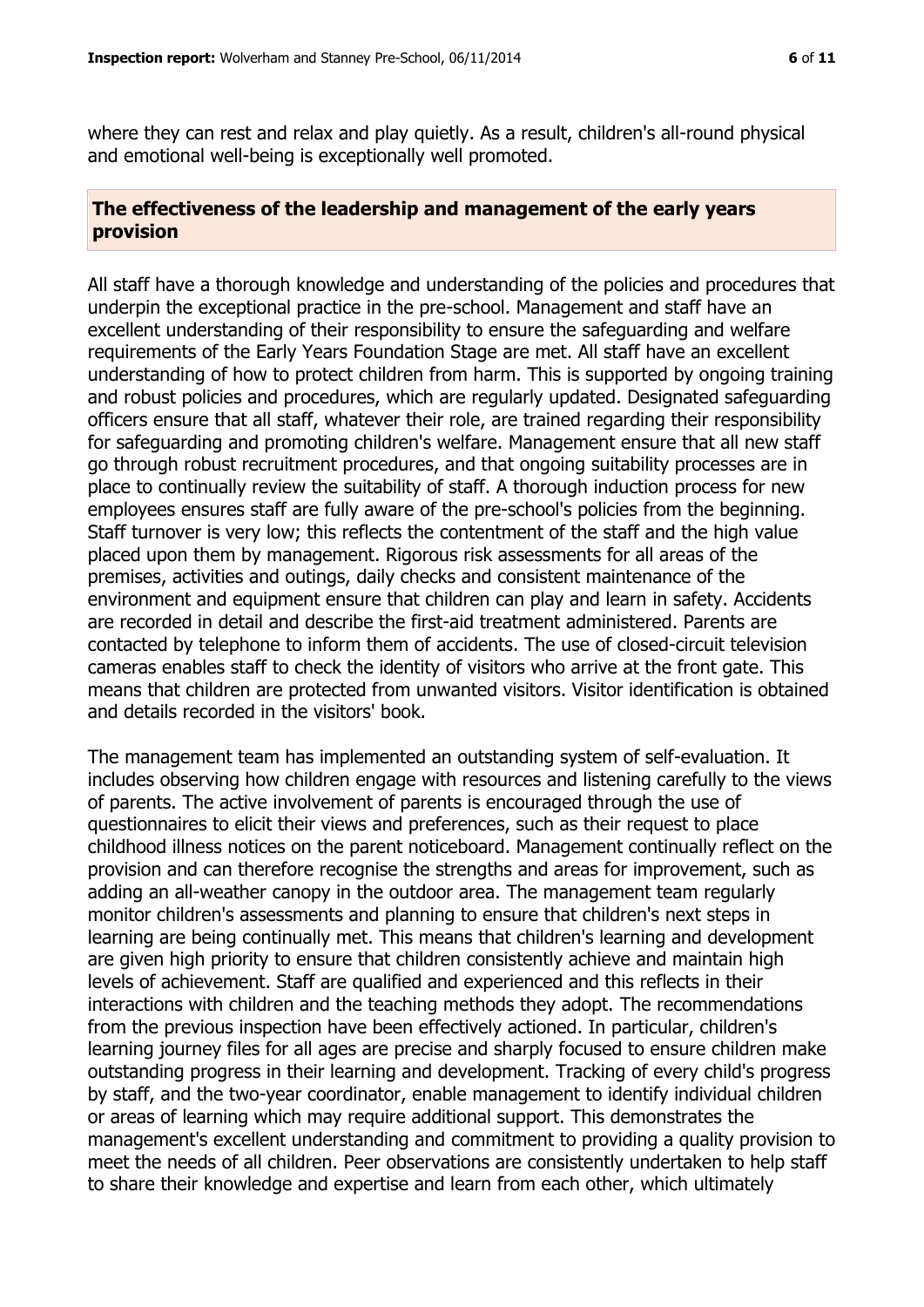enhances the quality of teaching and learning. The pre-school promotes a strong culture of mentoring and coaching to enable staff to continue to develop their knowledge. Consequently, staff have a comprehensive understanding of the requirements to effectively monitor all children's skills and abilities and to ensure they continue to make excellent progress.

Highly effective partnerships with parents, other early years providers and local schools ensure that children's needs are quickly identified and exceptionally well met. Children who require the involvement of external professionals are supported by staff at the highest level because of their outstanding understanding of the importance of partnership working. Staff attend meetings and support and guide parents through the documentation. Parents are highly complementary about the pre-school and the care and education their children receive. They comment that they are well informed of children's progress and what they have been doing throughout the day, through daily verbal feedback and parents' days. Parents say that children are happy and safe in the pre-school because they are looked after by staff who are very supportive. They state that they are appreciative of the information they receive through newsletters and noticeboards.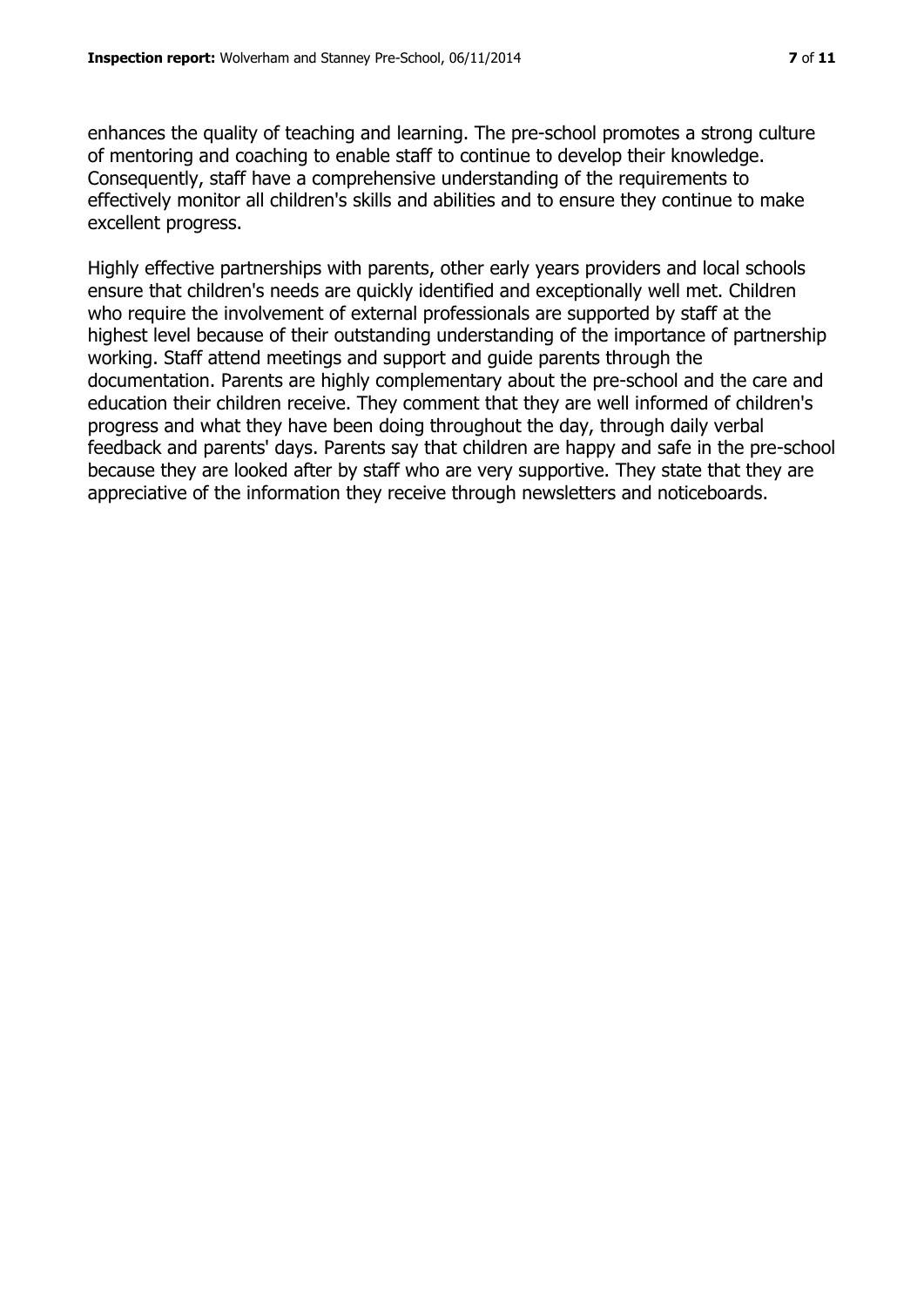# **What inspection judgements mean**

# **Registered early years provision**

| <b>Grade</b> | <b>Judgement</b>        | <b>Description</b>                                                                                                                                                                                                                                                                                                                                                                                |
|--------------|-------------------------|---------------------------------------------------------------------------------------------------------------------------------------------------------------------------------------------------------------------------------------------------------------------------------------------------------------------------------------------------------------------------------------------------|
| Grade 1      | Outstanding             | Outstanding provision is highly effective in meeting the needs<br>of all children exceptionally well. This ensures that children are<br>very well prepared for the next stage of their learning.                                                                                                                                                                                                  |
| Grade 2      | Good                    | Good provision is effective in delivering provision that meets<br>the needs of all children well. This ensures children are ready<br>for the next stage of their learning.                                                                                                                                                                                                                        |
| Grade 3      | Requires<br>improvement | The provision is not giving children a good standard of early<br>years education and/or there are minor breaches of the<br>safeguarding and welfare requirements of the Early Years<br>Foundation Stage. We re-inspect nurseries and pre-schools<br>judged as requires improvement within 12 months of the date<br>of inspection.                                                                 |
| Grade 4      | Inadequate              | Provision that is inadequate requires significant improvement<br>and/or enforcement action. The provision is failing to give<br>children an acceptable standard of early years education and/or<br>is not meeting the safeguarding and welfare requirements of<br>the Early Years Foundation Stage. It will be monitored and<br>inspected again within six months of the date of this inspection. |
| Met          |                         | There were no children present at the time of the inspection.<br>The inspection judgement is that the provider continues to<br>meet the requirements for registration.                                                                                                                                                                                                                            |
| Not met      |                         | There were no children present at the time of the inspection.<br>The inspection judgement is that the provider does not meet<br>the requirements for registration.                                                                                                                                                                                                                                |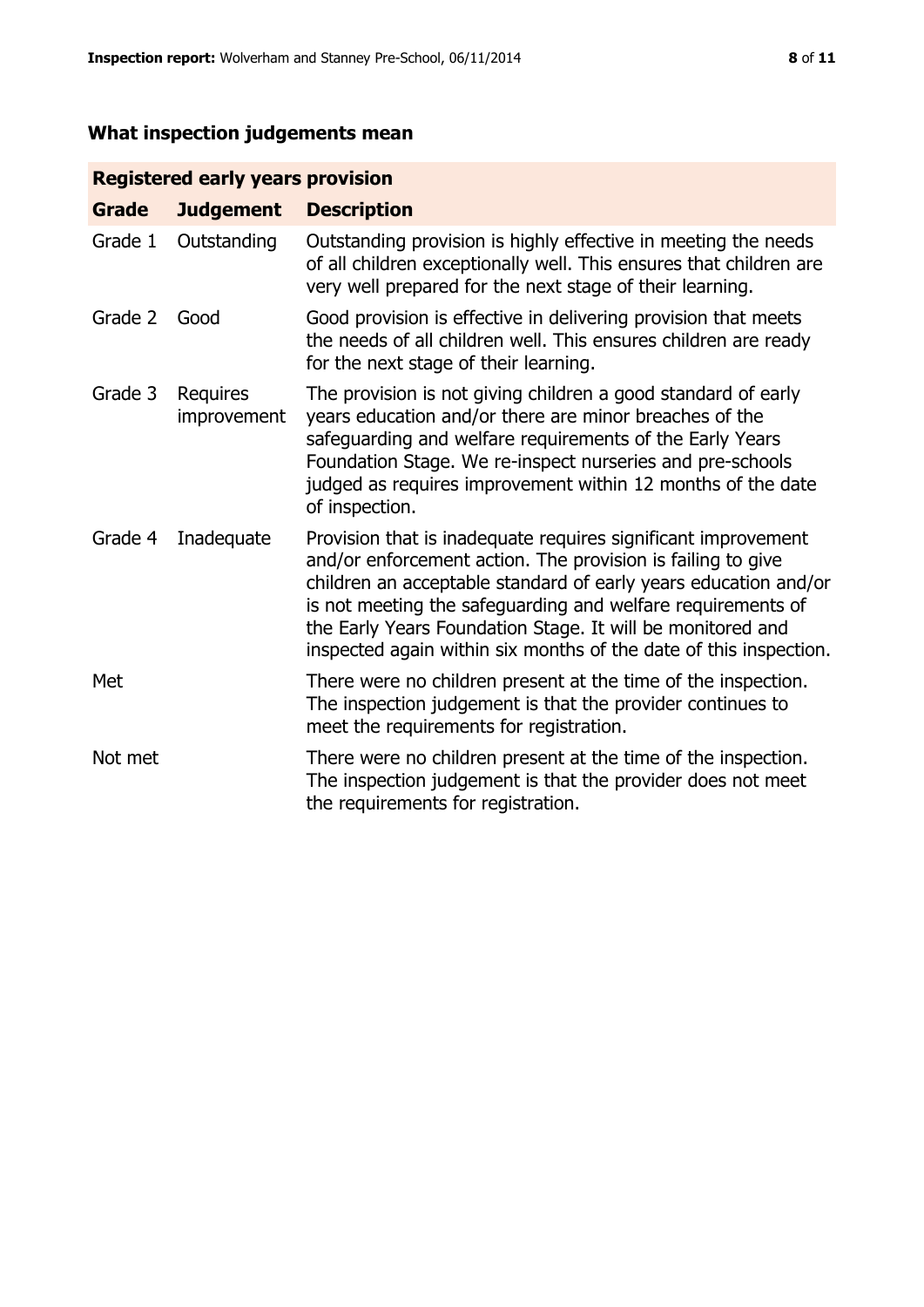# **Inspection**

This inspection was carried out by Ofsted under sections 49 and 50 of the Childcare Act 2006 on the quality and standards of provision that is registered on the Early Years Register. The registered person must ensure that this provision complies with the statutory framework for children's learning, development and care, known as the Early Years Foundation Stage.

# **Setting details**

| Unique reference number       | EY401193                                      |
|-------------------------------|-----------------------------------------------|
| <b>Local authority</b>        | <b>Cheshire West and Chester</b>              |
| <b>Inspection number</b>      | 850339                                        |
| <b>Type of provision</b>      |                                               |
| <b>Registration category</b>  | Childcare - Non-Domestic                      |
| Age range of children         | $0 - 5$                                       |
| <b>Total number of places</b> | 28                                            |
| Number of children on roll    | 49                                            |
| <b>Name of provider</b>       | Gillian Houghton & Wendy Stockton Partnership |
| Date of previous inspection   | 08/06/2010                                    |
| <b>Telephone number</b>       | 0151 338 2111                                 |

Any complaints about the inspection or the report should be made following the procedures set out in the guidance *'Complaints procedure: raising concerns and making complaints* about Ofsted', which is available from Ofsted's website: www.ofsted.gov.uk. If you would like Ofsted to send you a copy of the guidance, please telephone 0300 123 4234, or email enquiries@ofsted.gov.uk.

# **Type of provision**

For the purposes of this inspection the following definitions apply:

Full-time provision is that which operates for more than three hours. These are usually known as nurseries, nursery schools and pre-schools and must deliver the Early Years Foundation Stage. They are registered on the Early Years Register and pay the higher fee for registration.

Sessional provision operates for more than two hours but does not exceed three hours in any one day. These are usually known as pre-schools, kindergartens or nursery schools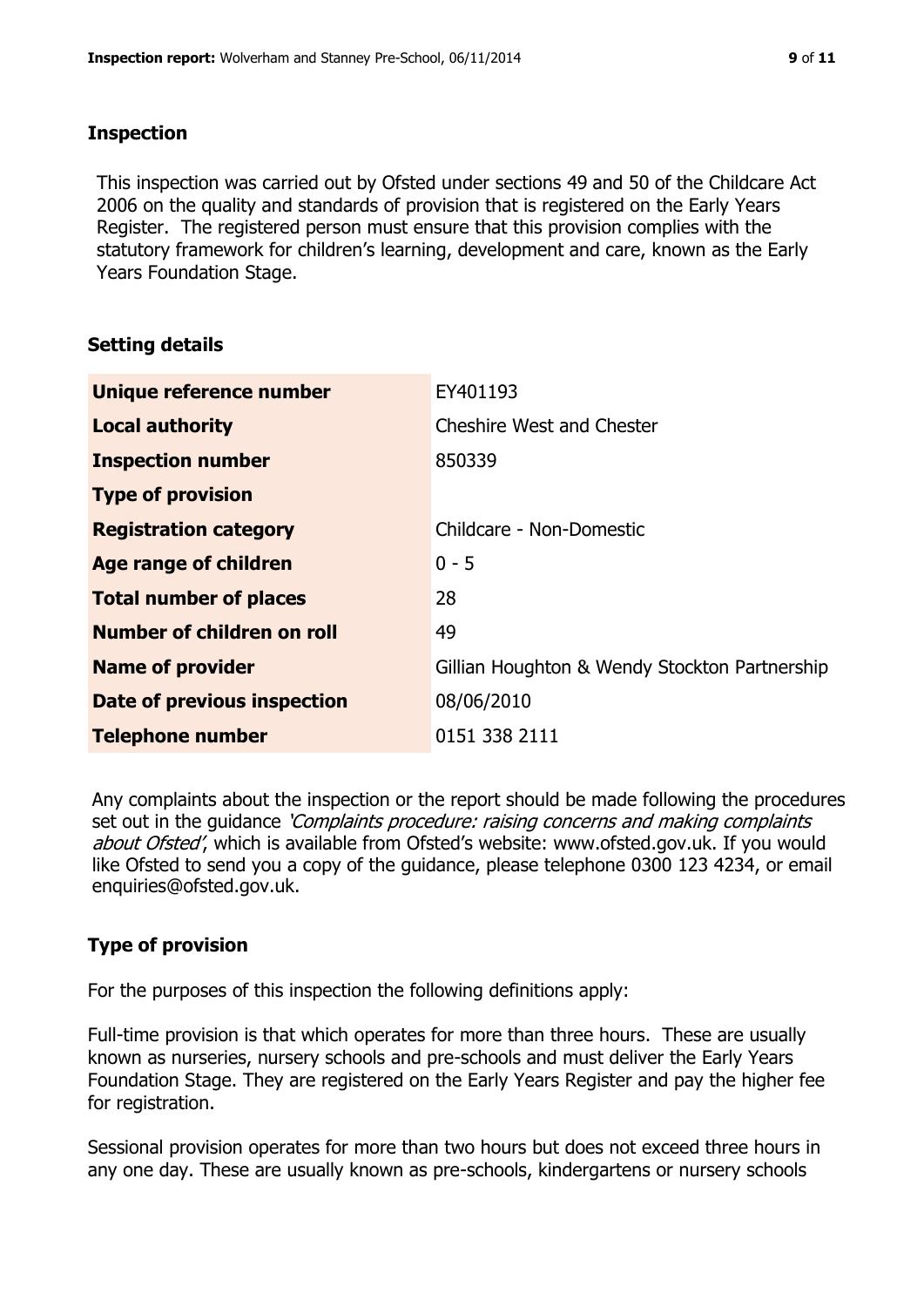Register and pay the lower fee for registration.

and must deliver the Early Years Foundation Stage. They are registered on the Early Years

Childminders care for one or more children where individual children attend for a period of more than two hours in any one day. They operate from domestic premises, which are usually the childminder's own home. They are registered on the Early Years Register and must deliver the Early Years Foundation Stage.

Out of school provision may be sessional or full-time provision and is delivered before or after school and/or in the summer holidays. They are registered on the Early Years Register and must deliver the Early Years Foundation Stage. Where children receive their Early Years Foundation Stage in school these providers do not have to deliver the learning and development requirements in full but should complement the experiences children receive in school.